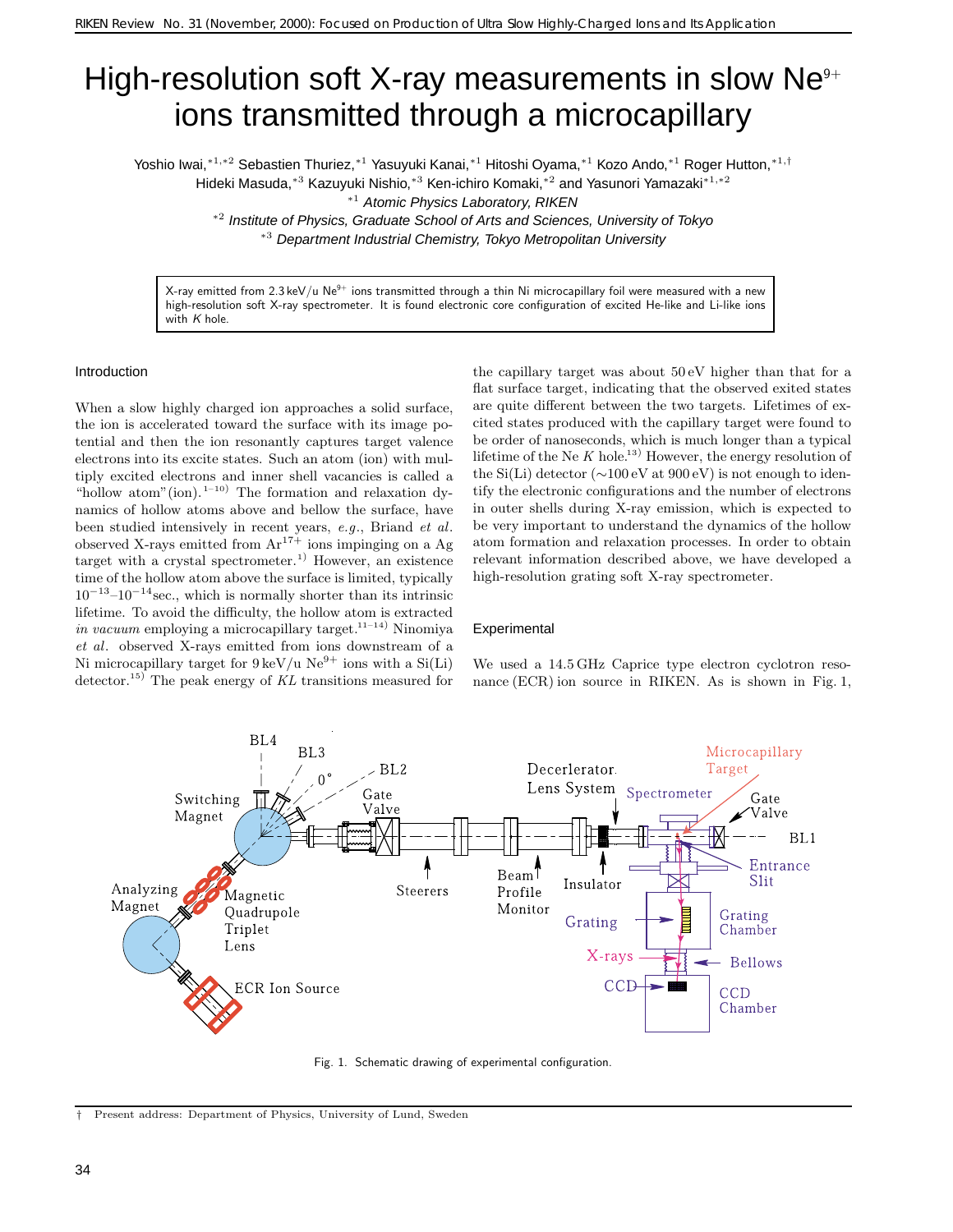

Fig. 2. Image of Ni microcapillary (taken by SEM).

a slow highly charged ion beam was extracted from the ECR ion source and momentum-analyzed by an analyzing magnet. The beam was focused by a magnetic quadrupole triplet lens and delivered to the beam line (BL1) *via* a switching magnet. The analyzing magnet, switching magnet and all beam lines can be floated so that very slow highly charged ions can be delivered effectively to the target chamber which is at the ground potential.<sup>16)</sup> The ion beam was adjusted by steers, monitored with a beam profile monitor and focused at a target position with a deceleration lens system. The microcapillary target was  $\sim 1 \text{ mm}^2$  in size with a thickness of <sup>∼</sup><sup>1</sup> <sup>µ</sup>m and had a multitude of straight holes of <sup>∼</sup>200 nm in diameter. Figure 2 shows a scanning electron microscope image of the Ni capillary target. X-rays emitted from the ions at the target downstream were observed with the spectrometer, which was installed perpendicular to the ion beam. The spectrometer consists of three parts, a target chamber, a grating chamber, and a CCD (Charge Coupled Device) chamber, as shown in Fig. 3. The target mounted on an X-Y stage is movable perpendicular and parallel to the ion beam. An electron gun is installed in the target chamber to produce X-rays, which are used to calibrate the spectrometer. The target and grating chambers are separated by an entrance slit of  $25 \mu m$  where X-rays pass through to the grating chamber. Two baffles are prepared along the X-ray path to reduce stray lights. The grating (HITACHI, parts No.001-0450) with varied groove spacing is designed for a grazing-incidence spectrometer in which diffracted X-rays focus onto a plane (focal



Fig. 3. Schematic drawing of the high-resolution soft X-ray spectrometer.

Table 1. Specifications of grating, entrance slit, and CCD.

| Grating                                                      |                                                                    |  |  |  |
|--------------------------------------------------------------|--------------------------------------------------------------------|--|--|--|
| Lattice space                                                | $1/2,400 \,\mathrm{mm}$                                            |  |  |  |
| Width $\times$ height $\times$ thickness                     | $50 \,\mathrm{mm} \times 30 \,\mathrm{mm} \times 10 \,\mathrm{mm}$ |  |  |  |
| Blaze angle                                                  | $1.9^\circ$                                                        |  |  |  |
| Incident angle                                               | $88.65^\circ$                                                      |  |  |  |
| Energy range                                                 | $200 \sim 1,200 \,\mathrm{eV}$                                     |  |  |  |
| Radius of curvature                                          | $15,290 \,\mathrm{mm}$                                             |  |  |  |
| Coating                                                      | Au                                                                 |  |  |  |
| Slit                                                         |                                                                    |  |  |  |
| Width $\times$ Height<br>$25 \,\mu m \times 5 \,\mathrm{mm}$ |                                                                    |  |  |  |
| CCD                                                          |                                                                    |  |  |  |
| Pixel size<br>$26 \mu m \times 26 \mu m$                     |                                                                    |  |  |  |
| Pixel format<br>$1,024 \times 255$                           |                                                                    |  |  |  |
| Image area                                                   | $26.6 \,\mathrm{mm} \times 6.7 \,\mathrm{mm}$                      |  |  |  |
| Readout noise (at 233 K, 20 kHz)                             | $6$ electrons $(r. m. s.)$                                         |  |  |  |
| Dark signal (at $150K$ )                                     | $10^{-5}$ electrons/pixels/seconds                                 |  |  |  |
| Output amplifier gain                                        | $1.5 \,\mu\mathrm{V/electrons}$                                    |  |  |  |

plane) that is almost normal to the  $X-rays.<sup>17</sup>$  A baffle blocks reflected lights to reach the CCD. Diffracted X-rays are detected by a back-illuminated CCD (EEV CCD30-11), which is operated at  $150K$  cooling by liquid  $N_2$  to reduce a dark signal. The CCD chamber stands on an X-Y stage to adjust the CCD position to the focal plane. Various parameters of the spectrometer are summarized in Table 1.

The grating equation is

$$
m\lambda = d(\sin \alpha - \sin \beta),\tag{1}
$$

where  $m$  is an order of diffraction,  $\lambda$  is a wavelength of Xrays,  $\alpha$  and  $\beta$  are an incident angle and a diffraction angle, respectively. The grating is a mechanically ruled aberrationcorrected concave one, which needs a unique arrangement as shown in Fig. 4. The plane A is the tangent plane of the grating surface at its center, the focal plane is then perpendicular to the plane A at *L* from the grating center. The relation between the diffraction angle and distance *y* measured from the intersection **P**, along the focal plane is given by

$$
y = \frac{L}{\tan \beta}.\tag{2}
$$

From Eqs. (1) and (2), the energy dispersion is given by

$$
\Delta E = C \frac{L}{d(\sin i - \frac{C}{Ed})^2 \sqrt{1 - (\sin i - \frac{C}{Ed})^2}} \Delta y,\tag{3}
$$

where *C* is a transform constant of energy and wave length and  $E$  is an X-ray energy. As is seen from Eq.(3), the energy



Fig. 4. Schematic drawing of the characteristic optical path of the grating for soft X-ray with the focal plane.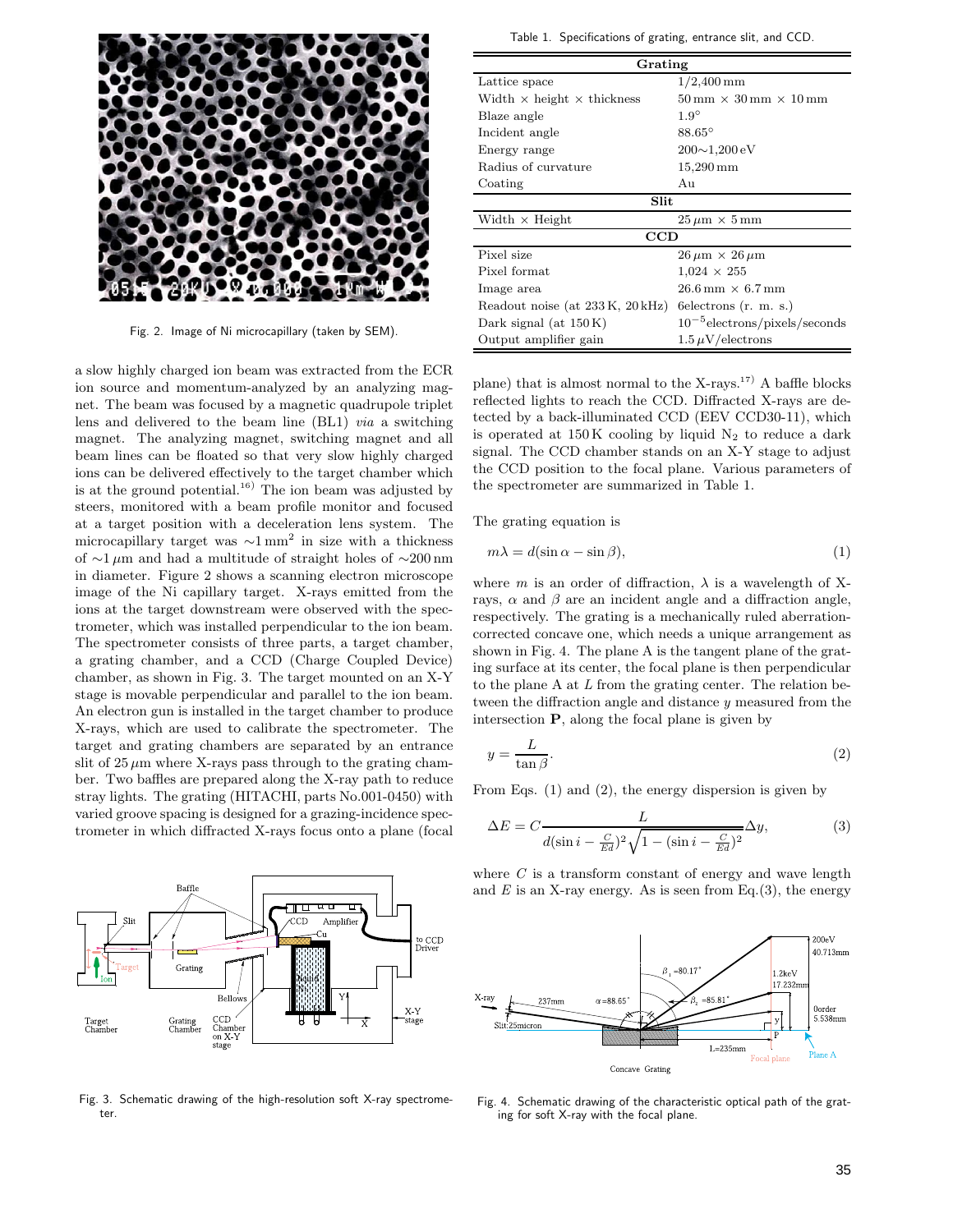

Fig. 5. Spectrum of stainless steel target with 4 keV electron impact, measured with the spectrometer.

resolution is limited by the pixel size and approximately by the slit width. X-rays emitted from a stainless steel plate with 4 keV electron impact, were observed. Figure 5 shows *L* X-rays of Ni, Fe, Mn, and  $K$  X-rays of O, C.<sup>18)</sup>

These peaks were used for calibration. The full width at half maximum of Fe *L*<sup>α</sup> peak was 3pixels, which is 7.6 eV at  $900 \,\mathrm{eV}$  and  $1.4 \,\mathrm{eV}$  at  $300 \,\mathrm{eV}$  from Eq.(3). The energy resolution as a function of the X-ray energy is given in Fig. 6. It is possible to take a decay curve by moving the capillary target, which is mounted on the X-Y stage along the ion beam. The observed region along the ion trajectory is almost the same as the slit width,  $25 \mu m$ , which corresponds to the time range of 37picoseconds at 2.3 keV/u ions.



Fig. 6. Energy resolution (FWHM) dependences on X-rays energy of the spectrometer.

### Results and discussion

The red and black solid lines in Fig. 7 show the Ne *K*<sup>α</sup> X-ray spectrum taken with the spectrometer for  $2.3 \,\text{keV}/\text{u}$  Ne<sup>9+</sup> ions transmitted through the Ni capillary and that directly hitting a flat stainless steel plate at ∼30degrees from the surface normal, respectively. To compare, the red and black dashed lines show the spectrum taken with a windowless  $Si(Li)$  detector for  $9 \text{ keV/u}$  Ne<sup>9+</sup> ions transmitted through the Ni capillary and that directly hitting a flat Al plate, respectively.<sup>15)</sup> The peak energy for the stainless steel target is observed at 849.5±1.3 eV, which is identified to Ne *K*<sup>α</sup> X-rays predicted to appear at 848.6 eV. It is seen that the peak skews to high-energy side indicating contributions from different number of L-shell vacancies. In the case of the capillary target, three sharp peaks were observed at  $921.7 \pm 1.3 \text{ eV}$ ,  $913.4\pm1.3$  eV, and  $895.4\pm1.3$  eV. A comparison with theoretical calculation and reference data shows that the three peaks are attributed to core electronic transitions of He-like 1s2p  ${}^{1}P_{1} \rightarrow 1s^{2} {}^{1}S_{0}$  (922.1 eV),  $1s^{2}P_{1} \rightarrow 1s^{2} {}^{1}S_{0}$  (914.9 eV), and Li-like  $1s2s2p \frac{4}{P_{1/2,3/2}} \rightarrow 1s^22s \frac{2S_{1/2}}{S_{1/2}}$  (895.0 eV), respectively.<sup>13,19)</sup> The observed transitions with their core configurations are summarized in Table 2.



Fig. 7. Spectra of *K* X-rays measured with the spectrometer, for  $2.3 \text{ keV/u}$  Ne<sup>9+</sup> ions transmitted through a Ni capillary (red solid line), and those hit with a stainless steel plate (black solid line). Spectra of *K* X-rays measured with Si(Li) detector, for 9 keV/u Ne<sup>9</sup> ions transmitted through a Ni capillary (red dashed line), and those hit with an Al plate (black dashed line) are shown for comparison.

Table 2. Electronic core configurations.

|                                                                               | Experiment Ref. data Configuration                                                                                                                                                                         | Term                                |
|-------------------------------------------------------------------------------|------------------------------------------------------------------------------------------------------------------------------------------------------------------------------------------------------------|-------------------------------------|
| 913.4 $\pm$ 1.3 eV 914.9 eV <sup>17)</sup> 1s2p $\rightarrow$ 1s <sup>2</sup> |                                                                                                                                                                                                            | ${}^3P_1 \rightarrow {}^1S_0$       |
| 921.7±1.3 eV 922.1 eV <sup>17)</sup> $1s2p \rightarrow 1s^2$                  |                                                                                                                                                                                                            | ${}^1P_1 \rightarrow {}^1S_0$       |
|                                                                               | $895.4 \pm 1.3 \,\mathrm{eV} \  \  \, 895.0 \,\mathrm{eV^{13}} \  \  \, 1\mathrm{s}2\mathrm{s}2\mathrm{p} \rightarrow 1\mathrm{s}^22\mathrm{s} \  \  \, ^4\mathrm{P}_{1/2} \rightarrow \mathrm{^2S}_{1/2}$ |                                     |
|                                                                               |                                                                                                                                                                                                            | $(^4P_{3/2} \rightarrow ^2S_{1/2})$ |